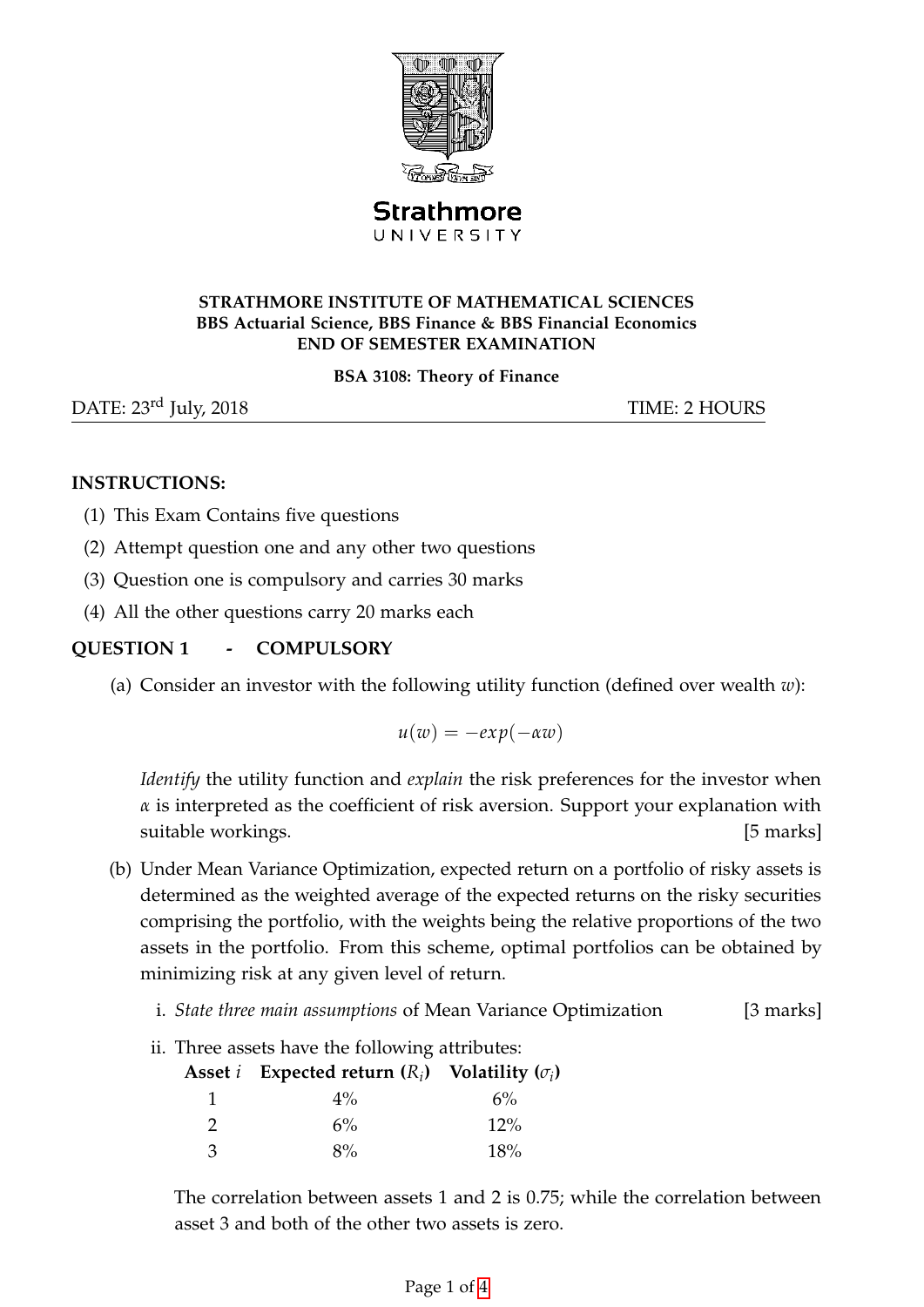*Calculate* the expected return and the risk associated with the minimum variance portfolio assuming no short sale constraints. [8 marks]

(c) A securities market has only three risky securities, **A**, **B** and **C** with the following annual return attributes:

| Attribute                        |       | Asset A Asset B Asset C |     |
|----------------------------------|-------|-------------------------|-----|
| Market capitalization (Billions) | 100   | 15O                     | 250 |
| Expected return                  | $4\%$ | $r_{B}$                 | 6%  |

The following assumptions hold:

- The Capital Asset Pricing Model (CAPM) holds in this market;
- The market price of risk is 10% per annum;
- The risk free rate is 3.3% per annum; and
- The expected annual return on the market portfolio is 5.3%
- i. *Calculate* the standard deviation of the annual returns on the market portfolio. *Justify* your response. [3 marks]
- ii. *Calculate* the expected return on asset B,  $r_B$  [2 marks]
- iii. *Calculate* the covariance of the annual returns on each asset with the annual return on the market portfolio. Briefly explain your results. [9 marks]

#### **Total for Question 1: 30 marks**

### **QUESTION 2 - OPTIONAL**

- (a) Consider a lottery that pays either 50,000 or 10,000 with equal probability.
	- i. *Calculate* the certainty equivalent for an investor with a utility function  $\frac{1}{\gamma}w^{\gamma}$ when  $\gamma = 0.25$ . [3 marks]
	- ii. *Comment* on the effect of changing the value of *γ* using the *Arrow-Pratt framework*.  $[5$  marks]
- (b) Suppose the expected return on an asset *j* is 10%, the expected return on the market portfolio is 12% and the risk free rate is 4%. You undertake to run the following regression:

$$
R_j - R_f = \alpha_0 + \alpha_1 \beta + \varepsilon
$$

The estimated values for  $\alpha_0$  and  $\alpha_1$  are 1%(0.001) and 5%(0.001) respectively. Standard errors are in parentheses.

i. Do you reject CAPM? *Discuss*. [6 marks]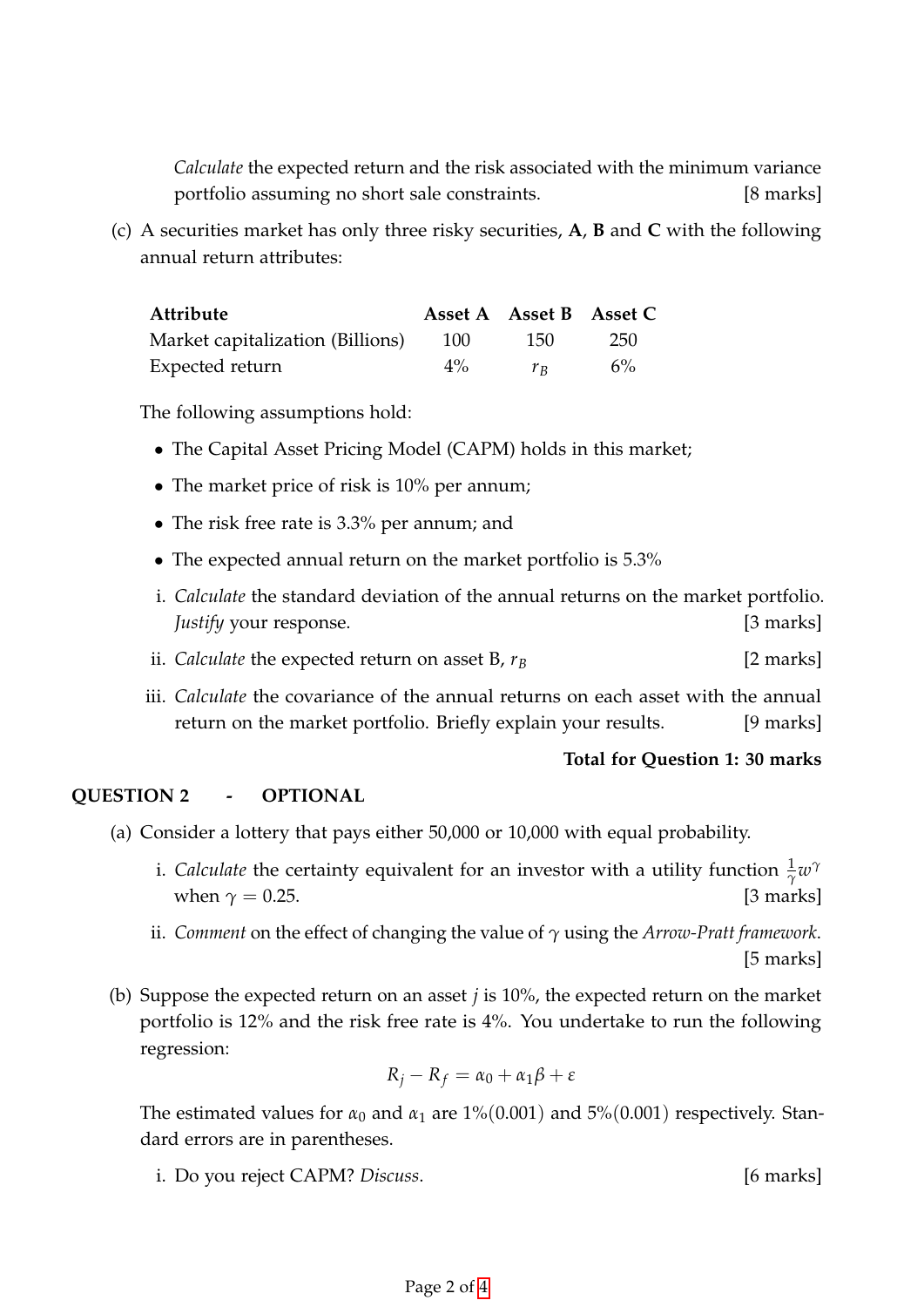ii. If you were to test this model again, how would you do things differently than was done here? [3 marks]

## **Total for Question 2: 20 marks**

## **QUESTION 3 - OPTIONAL**

(a) Critically analyse the following statement with regards to the Efficient Market Hypothesis (EMH)

"*...given that markets are informationally efficient, no one ever profits from adjustments in asset prices ...* "

 $[4 \text{ marks}]$ 

- (b) Assume an individual with current wealth, *W*<sub>0</sub>. The individual would like to spend an amount *C*, for current consumption and invest the rest for future consumption. Suppose the individual buys *Q<sup>s</sup>* pure securities. Suppose further that state *s* can occur with probability  $\pi_s$  and the individual would like to maximize the utility of current consumption and future consumption.
	- i. *Formulate* a constrained optimization for the investor's decision. [2 marks]
	- ii. *Show* that the individual will purchase the securities in a given state until the marginal rate of substitution is equal to the price ratio of the states. [7 marks]
- (c) List the advantages of using the following measures of investment risk in the context of a portfolio of bonds subject to credit risk.

| <i>i.</i> Variance of return | [2 marks] |
|------------------------------|-----------|
| ii. Value at Risk            | [2 marks] |
| iii. Tail Value at Risk      | [3 marks] |

**Total for Question 3: 20 marks**

#### **QUESTION 4 - OPTIONAL**

- (a) The CAPM has had lasting implications for Finance and Investments. Briefly discuss the implications of the *Capital Asset Pricing Model* for *Portfolio Selection* [8 marks]
- (b) A securities market consists of the three securities A, B and C with the following information:

|   |       | Security <i>i</i> Price Payoff in state 1 Payoff in state 2 |     |
|---|-------|-------------------------------------------------------------|-----|
| A | 270   | 486                                                         | 216 |
| B | 216   |                                                             | 432 |
| C | $p_c$ | 648                                                         | 324 |

Further assume that the two states have equal probability of occurrence.

i. Explain whether this market is complete [2 marks]